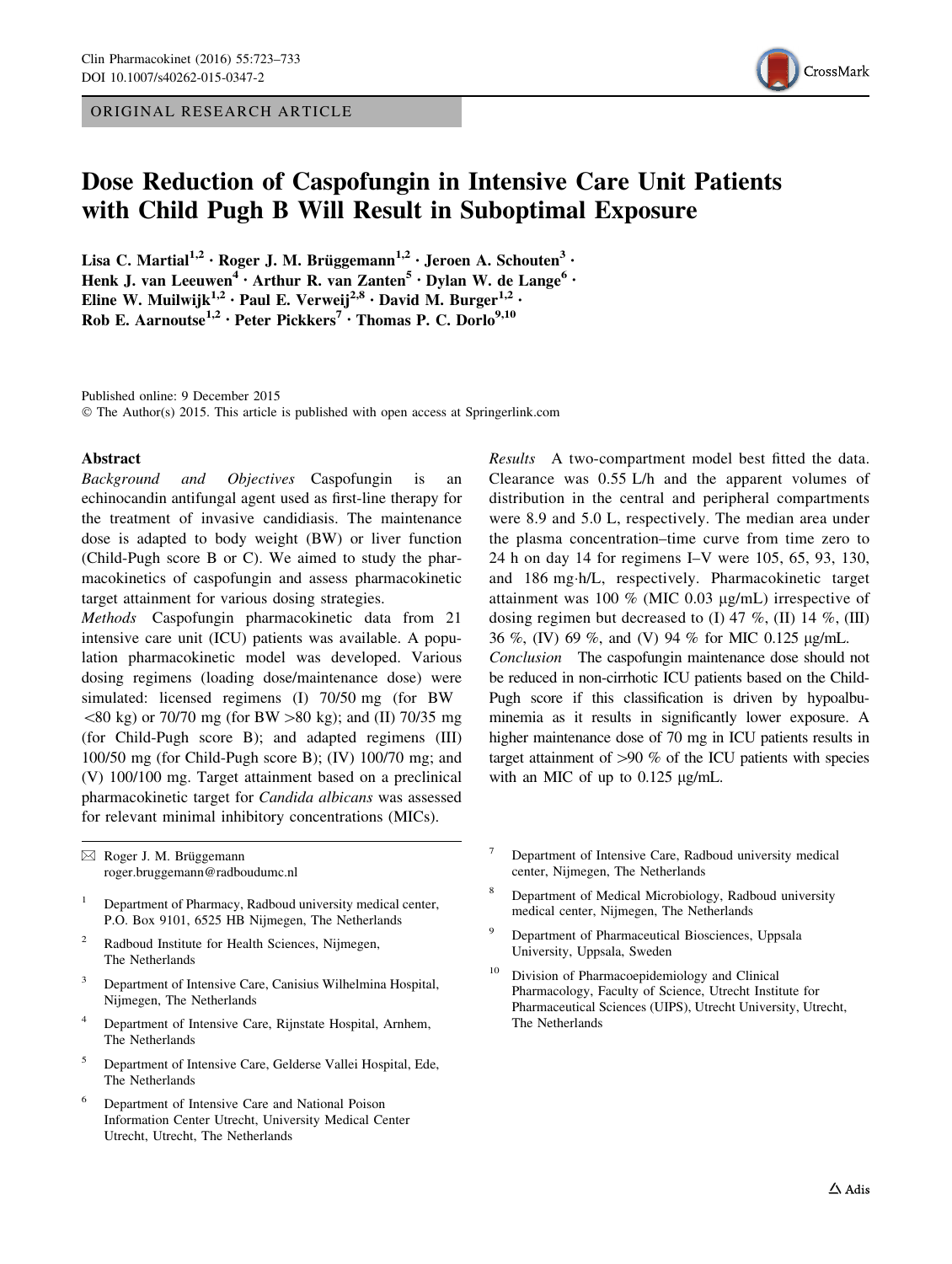## Key Points

A population pharmacokinetic model of caspofungin in critically ill patients greatly assisted in applying simulations to derive pharmacokinetic target attainment.

The caspofungin dose should not be reduced in noncirrhotic intensive care unit (ICU) patients classified as Child-Pugh B or C if this classification is driven by hypoalbuminemia.

A higher maintenance dose of caspofungin 70 mg in ICU patients results in target attainment of  $>90\%$  of the ICU patients with species with a minimal inhibitory concentration of up to  $0.125 \mu g/mL$ .

## 1 Introduction

Critically ill patients are at increased risk for infections and about 20 % of infections in intensive care unit (ICU) patients are caused by fungal infections such as by Candida or Aspergillus spp. [[1\]](#page-9-0). Caspofungin is an echinocandin antifungal agent licensed as a first-line therapy for invasive candidiasis in patients with moderate to severe illness and/ or recent exposure to azoles [[2\]](#page-9-0). The efficacy of echinocandin therapy for the treatment of invasive candidiasis is higher than with other antifungal agents. An adequate response to echinocandins is generally achieved in 66–90 % of patients  $[3, 4]$  $[3, 4]$  $[3, 4]$  $[3, 4]$ . Echinocandins work by inhibiting the synthesis of  $\beta$ -(1,3)-p-glucan, an important component of the fungal cell wall.

Caspofungin is administered intravenously and the dosage is based on body weight (BW). The clinical guideline of the International Infectious Disease Society recommends a loading dose of 70 mg and subsequent daily maintenance doses of 50 mg [[2\]](#page-9-0). In addition, the maintenance dose is recommended to be increased to 70 mg for patients with  $BW > 80$  kg and decreased to 35 mg for patients with moderate or severe hepatic impairment, classified as Child-Pugh B or C [\[5](#page-9-0), [6](#page-9-0)]. The Child-Pugh score is a marker for severity of liver function impairment that is composed of several markers of liver function such as albumin serum values and the presence of ascites [\[7](#page-9-0)].

Recently, we analyzed the pharmacokinetics of caspofungin in 21 ICU patients using a non-compartmental approach [[8\]](#page-9-0). Total caspofungin exposure (area under the plasma concentration–time curve [AUC] from time zero to 24 h  $[AUC_{24}]$  did not seem to be altered in this population as compared with other populations, even though dose reductions would have been indicated in most patients based on their Child-Pugh scores [\[8](#page-9-0)]. It should be noted that Child-Pugh scoring was developed in patients with cirrhosis and not in ICU patients. Large inter-individual variability (IIV) in caspofungin exposures was observed among ICU patients [\[8](#page-9-0)].

Next to pharmacokinetic considerations, pharmacodynamic factors should be taken into account to identify the best dose strategy for caspofungin in ICU patients. Various studies have shown that AUC/minimal inhibitory concentration (MIC) best described the pharmacokinetic–pharmacodynamic relationship for caspofungin, micafungin, and anidulafungin [[9–11\]](#page-9-0). Murine infection models of caspofungin explored the target AUC/MIC ratio associated with efficacy [\[9](#page-9-0), [11](#page-9-0)]. An AUC/MIC ratio of 865 was associated with a 1-log kill/24 h in a neutropenic mouse model of disseminated Candida albicans [[11,](#page-9-0) [12\]](#page-9-0). To date, a caspofungin pharmacokinetic–pharmacodynamic target in humans has not yet been established.

The current study analyzed the pharmacokinetics of caspofungin in ICU patients using non-linear mixed–effects modelling to obtain a better mechanistic understanding of the pharmacokinetic properties of the drug and to be able to characterize potential covariate relationships with higher statistical power. We were specifically interested in the effects of BW and Child-Pugh scores on exposures, as the current dosing of caspofungin is adapted based on these parameters. In addition, non-linear mixed– effects modelling allows simulations of different dosing regimens with corresponding exposures and assessment of target attainment for these regimens.

## 2 Methods

#### 2.1 Study Design, Drug Regimen, and Population

The study was approved by the local ethics committee (Commissie Mensgebonden Onderzoek regio Arnhem-Nijmegen number 2011/346, ClinicalTrials.gov identifier NCT01533558 [[38\]](#page-10-0)) and informed consent was given by all participants. Inclusion criteria included admission to the ICU, caspofungin therapy for suspected or proven infection or for prophylaxis, age  $>18$  years when starting caspofungin, started therapy a maximum of 2 days before inclusion, and management with a central venous catheter. Exclusion criteria included allergy for echinocandins or excipients, known HIV, hepatitis B or C infection, or a history of drug or alcohol abuse.

Dosing was as prescribed by the physician in attendance: a 70 mg loading dose on day 1 followed by either 50 mg maintenance daily for patients weighing  $\leq 80$  kg or a 70 mg maintenance for patients with  $BW > 80$  kg. The maintenance dose should be reduced to 35 mg for patients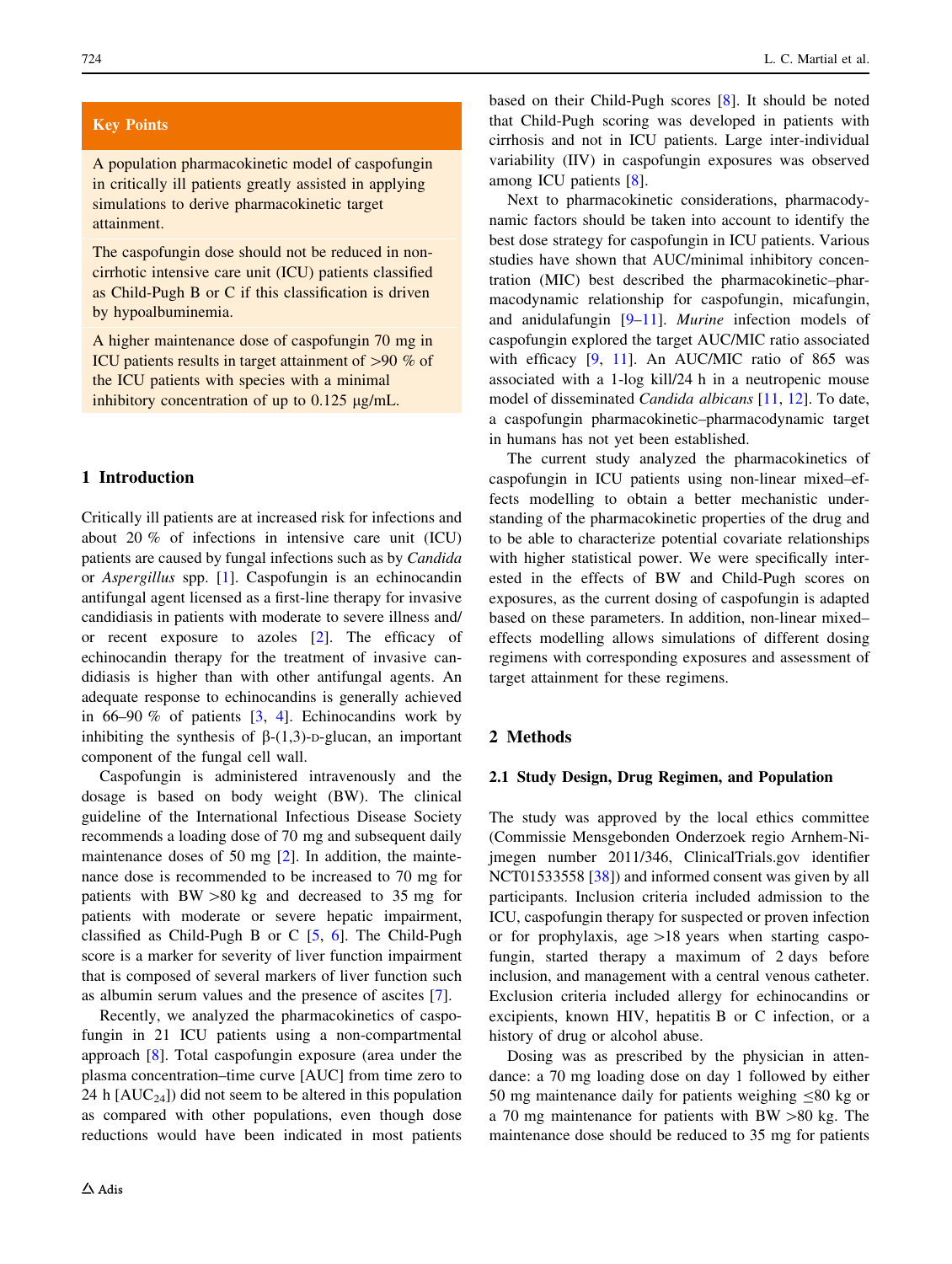classified as Child-Pugh B or C. Caspofungin was administered intravenously over approximately 1 h. Patients were treated as long as clinically relevant but the duration of the study (i.e., sampling of patients) was limited to 14 days of caspofungin treatment. If patients stopped treatment before 14 days, pharmacokinetic washout samples until 3 days after cessation of therapy were taken.

Patient demographics were collected and included sex, age, race, weight, body mass index (BMI), lean body mass (LBM [\[13](#page-9-0)]), indication for ICU admission, indication for caspofungin, clinical characteristics, chemistry, and hematological parameters. In addition, the APACHE II score (Acute Physiology and Chronic Health Evaluation II; severity of disease classification) within 24 h of ICU admission, SOFA score (Sequential Organ Failure Assessment score, to assess patients during their stay at an ICU) and Child–Pugh class, co-medication, and (type of) renal replacement therapy were recorded.

### 2.2 Pharmacokinetic Sampling and Analysis

Patients were intensively sampled  $(2 \text{ mL})$  on days  $3 (\pm 1)$ and 7 ( $\pm$ 1) of therapy at  $t = 0$  (pre-dose) and 0.5, 1, 2, 4, 6, 8, 12, 16, 20, and 24 h post-dose, and additional trough samples (pre-dose) were taken on other study days. Details on the sample preparation and the assay (validated ultraperformance liquid chromatography–fluorescence method) have been described previously [\[8](#page-9-0)].

### 2.3 Pharmacokinetic Model

One-, two-, and three-compartment models were considered based on a review of the literature and on visual inspection of the data. IIV was estimated using an exponential model. The primary pharmacokinetic parameters were clearance (CL) and volume of distribution  $(V_d)$ . Proportional, additive, and combined additive and proportional models were evaluated for residual variability. Both a single covariance matrix on the first compartment and multiple omega blocks for the individual compartments as a full covariance matrix on all compartments were considered for the inter-individual random effects.

Model selection was initially based on the objective function value (OFV) computed as –2 log likelihood, where a decrease in OFV of  $\geq$ 3.84 was considered significant (Chi-squared [ $\chi^2$ ], 1 degree of freedom [df],  $p < 0.05$ ). In addition, standard goodness-of-fit (GOF) plots, including the observed versus the population- and individual-predicted concentrations, and conditional weighted residuals versus time after dose and population-predicted concentration were used for model evaluation. Also, the precision of the parameter estimates, eta-shrinkage, and IIV was assessed. Good candidate models were further evaluated by a visual predictive check (VPC).

After selection of the base model, various covariates were tested on CL and  $V<sub>d</sub>$  by a stepwise covariate model (scm) as implemented in Perl-speaks-NONMEM (PsN 4.2.0), using forward selection and backward elimination [[14](#page-9-0)]. Only baseline values were considered. Continuous covariates included age, BW, length, LBM, BMI, body temperature, serum creatinine, ureum, albumin, liver enzymes (alanine aminotransferase, aspartate aminotransferase,  $\gamma$ -glutamyl transpeptidase, alkaline phosphatase, bilirubin), C-reactive protein, blood pH, and glomerular filtration rate (GFR). Categorical covariates included sex, Child-Pugh score, and abnormal/normal GFR (breakpoint  $>60$  mL/min). All covariates were tested on both CL and apparent volume of the central compartment  $(V_1)$ . Linear, exponential, and power conditions were tested for continuous covariates and linear conditions on categorical data, all using a forward inclusion criterion of  $p < 0.05$  (OFV) decrease of  $\geq$ 3.84,  $\chi^2$ , 1 *df*) and a backward exclusion criterion of  $p < 0.01$  (OFV increase of  $\geq 6.64$ ,  $\chi^2$ , 1 df).

Based on physiological plausibility and extensive previous evidence, BW was incorporated a priori as a covariate, both on CL (allometrically with a power exponent of 0.75) and on  $V_d$  (power exponent of 1) and was standardized to a typical 70 kg patient [\[15–18](#page-9-0)].

To assess the predictive performance of the final model, a prediction-corrected VPC (pcVPC) was made, based on 1000 Monte-Carlo simulations. The precision of the parameter estimates of the final model was further evaluated using a non-parametric bootstrap method in which resampling of the dataset was performed 1000 times to produce new datasets with the same size but containing a different combination of individuals and yielding new parameter estimates and confidence intervals.

Population pharmacokinetic modelling was carried out by non-linear mixed–effect modelling using NONMEM<sup>®</sup> version 7.2 (ICON Development solutions, Ellicott City, MA, USA), PsN (version 4.2.0), and Xpose (version 4.5.3) [\[14](#page-9-0), [19,](#page-9-0) [20](#page-9-0)]. The Pirana<sup>®</sup> interface was used for run interpretation [\[21](#page-9-0)]. The first-order conditional estimation method with interaction was used for the analysis. R (version 3.1.10) was used for exploratory graphical analysis and for evaluation of the GOF [[22\]](#page-9-0).

## 2.4 Monte-Carlo Simulations of Different Dosing Regimens

After selection of the final model, a simulation study was performed using this model to assess exposure and probability of target attainment following various alternative dosing regimens. As our ICU cohort was too small  $(n = 21)$  for a representative weight distribution for the population, the weight distribution from a hospital-based cohort of 1706 adult patients from the hematology department (2007–2014) was used to build a valid dataset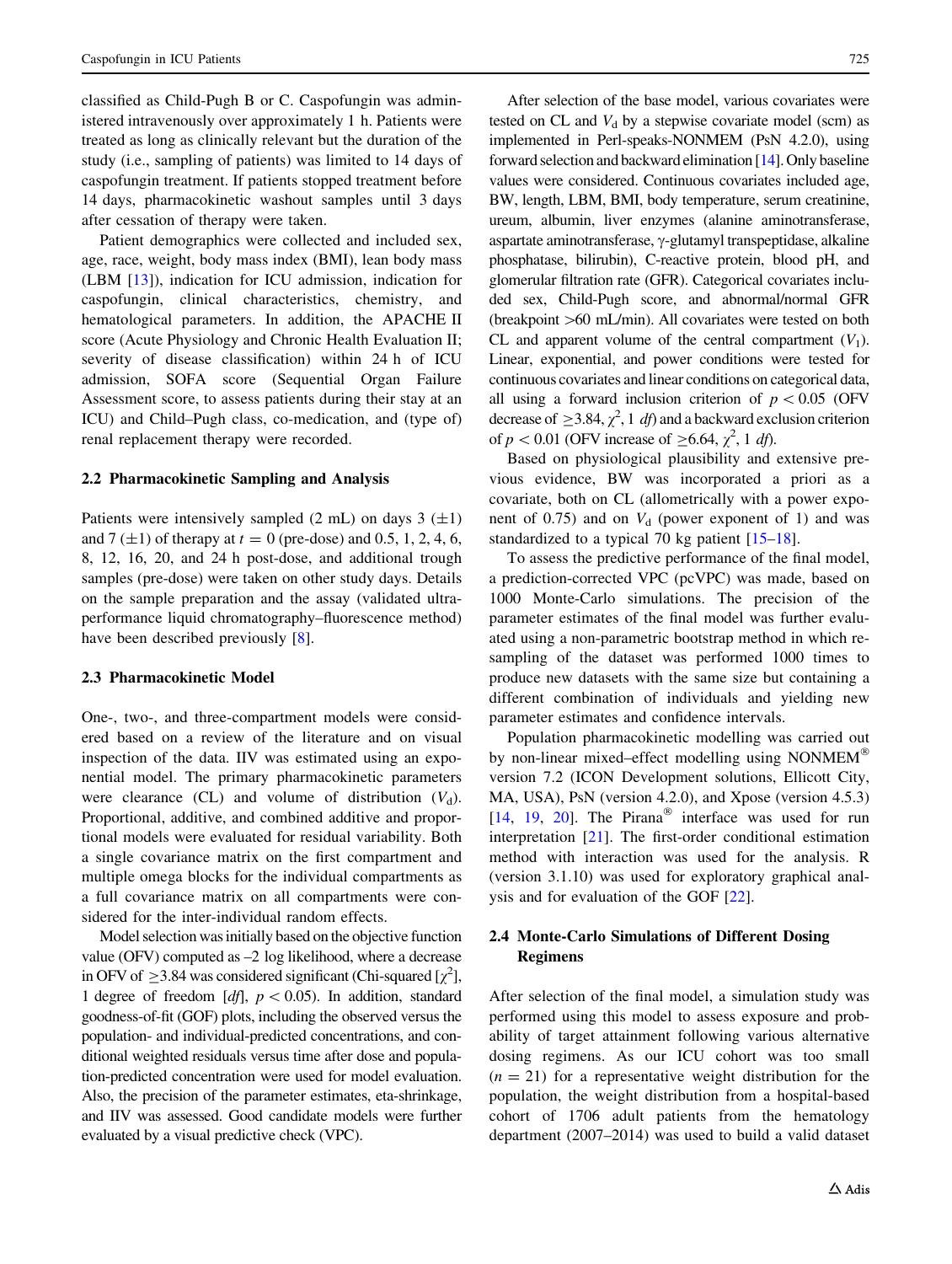for simulation purposes. Based on our clinical experience and on the literature [[23,](#page-9-0) [24](#page-9-0)], it was assumed that the anthropometric characteristics in this cohort were similar to that of a typical ICU population. The cohort consisted of 61 % men ( $n = 672$ ) and had a median age (range) of 59 years (18–81), median weight (range) of 76 kg (39–154) and median BMI (range) of 24.7 (13–42).

Five different caspofungin dosing regimens were simulated: two licensed regimens and three alternative regimens. These regimens were chosen at the discretion of the researcher and based on empiric rationale. The concentration–time curves for these regimens were simulated for the aforementioned patient cohort, without replications. The licensed regimens included (I) a loading dose of 70 mg followed by 50 mg maintenance in patients with  $BW < 80 \text{ kg}$  or by 70 mg maintenance in patients with  $BW > 80$  kg; and (II) 70 mg loading dose followed by 35 mg as labeled for patients with moderate or severe hepatic dysfunction [[2](#page-9-0), [5](#page-9-0), [6](#page-9-0)]. Alternative regimens, all irrespective of BW, included (III) a 100 mg loading dose followed by 50 mg maintenance; (IV) a 100 mg loading dose followed by 70 mg maintenance; and  $(V)$  a 100 mg loading dose followed by 100 mg maintenance.

Predicted exposure to caspofungin in terms of  $AUC_{24}$ was assessed on days 3 and 14 of therapy. Differences in exposure both between treatment days within the same regimen and between regimens on the same day of treatment were statistically tested with the Wilcoxon signed rank and Wilcoxon rank sum test, respectively.

#### 2.5 Pharmacokinetic Target Attainment

The human clinical pharmacokinetic–pharmacodynamic target for caspofungin in the treatment of invasive candidiasis has yet to be elucidated. Nevertheless, the preclinical target has been determined in a neutropenic murine model of disseminated Candida infection for which a minimally required AUC/MIC ratio of 865 (1-log kill/24 h) was determined for *C. albicans* [\[11](#page-9-0)]. This AUC/MIC ratio was set as preclinical pharmacokinetic target to attain the current study. Target attainment at day 14 following the different dosing regimens was assessed for a wide range of clinically relevant MIC values  $(0.007-1.0 \text{ µg/mL})$ . The mode MIC for C. albicans is  $0.03 \mu g/mL$  and the epidemiological cut-off value is  $0.12 \mu g/mL$  [[25,](#page-9-0) [26\]](#page-10-0).

## 3 Results

## 3.1 Patients, Dosing, and Samples

In total, 21 ICU patients treated with caspofungin were included, yielding a total of 419 pharmacokinetic observations. Patient characteristics and their baseline values are summarized in Table [1.](#page-4-0) All patients were classified with Child-Pugh score B and all patients had hypoalbuminemia ( $\leq$ 34 g/L). Despite the fact that all patients should have received a reduced maintenance dose (35 mg/day) according to the label based on their Child-Pugh score, only one of 21 patients actually received this reduced dose. This patient received 35 mg/day for 3 of the total 13 treatment days. In addition, four of eight patients with BW  $>80$  kg received a 50 mg/day maintenance dose instead of the label-indicated 70 mg/day and two of 13 patients with BW  $\leq 80$  kg received a 70 mg/day maintenance dose instead of the label-indicated 50 mg/day.

#### 3.2 Population Pharmacokinetic Model

A two-compartment disposition model with first-order elimination from the central compartment and a combined proportional and additive residual error model fitted the data best. The addition of a third compartment led to a significant increase in OFV. IIV on CL,  $V_1$  and volume of distribution of compartment 2  $(V_2)$  improved the model, while the data did not support estimation of IIV on  $Q$  (intercompartmental clearance). Allowing a correlation between the IIV on CL and  $V_1$  further improved the model (difference in  $OFV = 8.6$ ). Parameter estimates of the final model are shown in Table [2](#page-4-0). CL,  $V_1$ ,  $Q$ , and  $V_2$  were estimated to be 0.55, 8.93, 0.71, and 4.98. The IIV of CL,  $V_1$ , and  $V_2$  were estimated to be 30.7, 25.6, and 75.8 % with eta shrinkage of 0, 6, and 16 %, respectively. Stepwise covariate modelling could not identify any additional covariates significantly affecting CL or  $V_1$ . Of note, the Child-Pugh score could not be confirmed as a covariate for CL or  $V_1$  either.

A pcVPC of the final model is shown in Fig. [1.](#page-5-0) No deviating trends were observed in the pcVPC, suggesting a good predictive performance of the model to the data. This was confirmed by the numerical predictive check, which indicated that  $1.4\%$  (95 % CI 0–7.9) of the observed values lay below the 95 % prediction interval, and 4.1 % (95 % CI 0–7.7) fell above the 95 % prediction interval. Parameter precisions using a bootstrap re-sampling approach of the final model are listed in Table [2](#page-4-0). Basic GOF plots are shown in Fig. [2](#page-5-0). No major deviations were detected from the plots.

## 3.3 Monte-Carlo Simulations of Alternative Dosing Regimens

Alternative dose regimen simulations were performed in a cohort of 1706 hospitalized patients.  $AUC_{24}$  values on days 3 and 14 achieved by different dosing regimens are shown in Fig. [3.](#page-6-0) Median (range)  $AUC_{24}$  values on day 3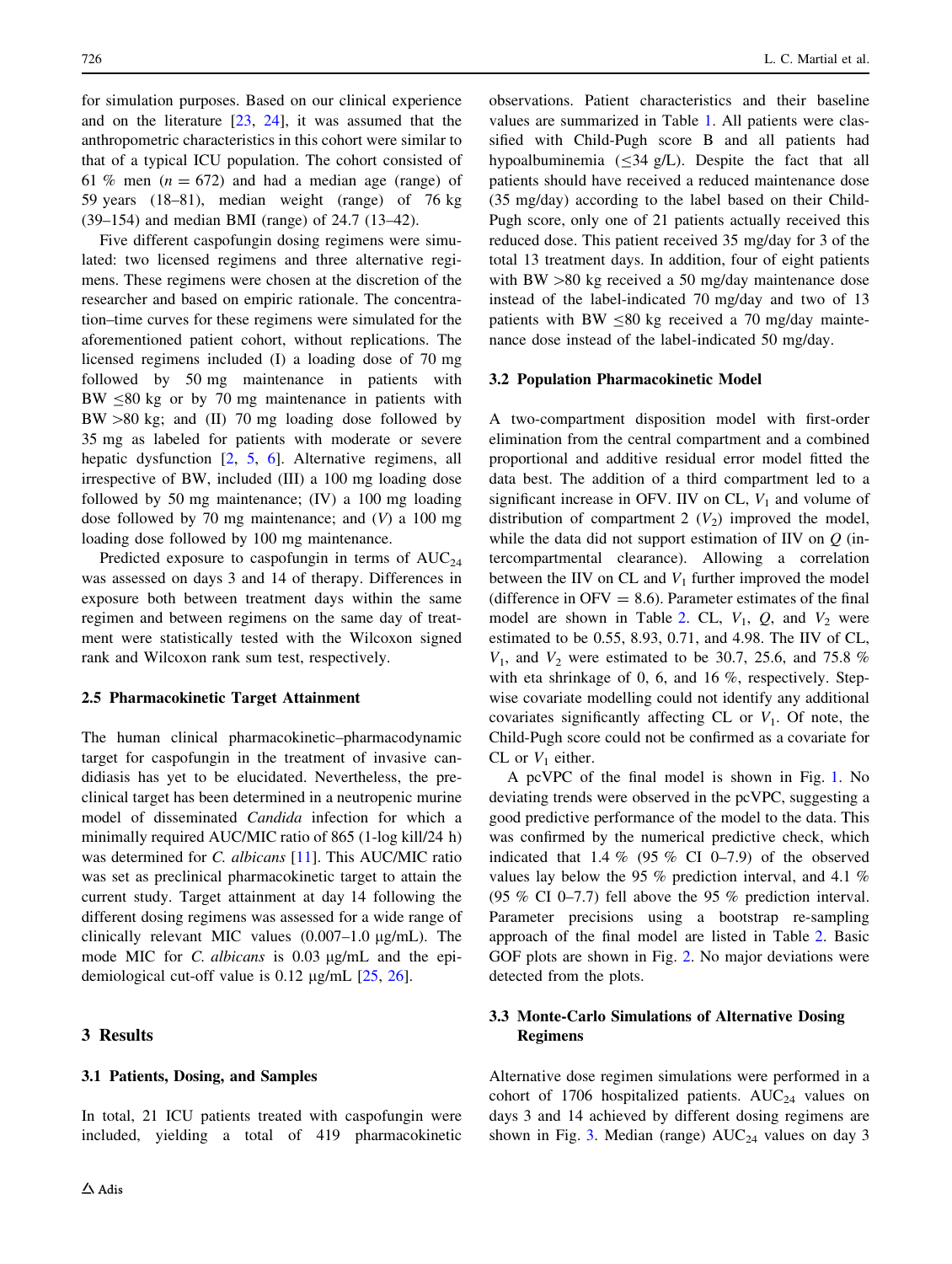<span id="page-4-0"></span>Table 1 Patient demographics of the intensive care unit cohort used to develop the population pharmacokinetic model

|                                              | Evaluable ICU patients $(n = 21)$ |  |  |
|----------------------------------------------|-----------------------------------|--|--|
| Demographics                                 |                                   |  |  |
| Female $[n \ (\%)]$                          | 8(38)                             |  |  |
| Age (years) [median (range)]                 | $71(45-80)$                       |  |  |
| Weight (kg) [median (range)]                 | 75 (50-99)                        |  |  |
| BMI $(kg/m2)$ [median (range)]               | 24.9 (19.0–36.4)                  |  |  |
| Clinical characteristics (at baseline)       |                                   |  |  |
| Hepatic dysfunction, Child-Pugh B $[n (\%)]$ | 21 (100)                          |  |  |
| Neutropenia $[n (\%)]$                       | 0(0)                              |  |  |
| Hypoalbuminemia $[n \ (\%)]$                 |                                   |  |  |
| $25 - 34$ g/L                                | 4(19)                             |  |  |
| $15 - 24$ g/L                                | 14 (68)                           |  |  |
| $< 15$ g/L                                   | 3(14)                             |  |  |
| Infection location $[n \ (\%)]$              |                                   |  |  |
| Normally sterile location                    | 16(76)                            |  |  |
| <b>Blood</b>                                 | 4 (19)                            |  |  |
| Prophylaxis $[n (\%)]$                       | 1(5)                              |  |  |

BMI body mass index, ICU intensive care unit

Table 2 Pharmacokinetic parameter estimates of the final model and bootstrap analysis

| Parameter                           | Parameter estimates [RSE]<br>(shrinkage) | Bootstrap results parameter estimates<br>$(n = 904)^{a}$ {Mean (95 % CI) [Rel SE]} |
|-------------------------------------|------------------------------------------|------------------------------------------------------------------------------------|
| CL (L/h) <sup>b</sup>               | $0.55$ [7 %]                             | $0.55(0.46-0.62)[6.6%]$                                                            |
| $V_1$ (L) <sup>b</sup>              | $8.93$ [8 %]                             | 8.98 (7.90–10.43) [7.0 %]                                                          |
| $Q(L/h)^c$                          | $0.707$ [3 %]                            | $0.70(0.46 - 0.92)[17.1%$                                                          |
| $V_2$ (L) <sup>c</sup>              | 4.98 [17 $%$ ]                           | 4.99 $(3.50-6.94)$ [16.7 %]                                                        |
| IIV CL $(CV\%)$                     | 30.7 [31 %] $(0 \%)$                     | 29.4 (19.8–38.3) [31.0 %]                                                          |
| IIV $V_1$ (CV%)                     | 25.6 [51 %] (6 %)                        | $25.5(14.0-37.8)[48.7%]$                                                           |
| IVQ                                 | $0$ Fix                                  | $0$ Fix                                                                            |
| IIV $V_2$ (CV%)                     | 75.8 [65 %] (16 %)                       | 73.4 (16.5–145) [71.7 %]                                                           |
| Proportional residual error         | $0.148$ [17 %]                           | $0.147(0.127-0.167)$ [6.8 %]                                                       |
| Additional residual error<br>(mg/L) | Fix~0.01                                 |                                                                                    |

CL clearance, CV% percentage coefficient of variation, IIV inter-individual variability, Rel SE relative standard error (100 %  $\times$  standard deviation/mean), RSE root square error (based on covariance step in NONMEM®),  $V<sub>I</sub>$  volume of distribution of compartment 1,  $V<sub>2</sub>$  volume of distribution of compartment 2, Q intercompartmental clearance

<sup>a</sup> Based on 904/1000 successfully converged runs

 $b$  CL and  $V_1$  were standardized to a body weight of 70 kg

 $c$  Q and  $V_2$  are scaled to the mean of the population

for regimens I–V were 96 (39–405), 65 (22–241), 93 (33–344), 122 (44–444), and 167 (62–594) mg-h/L. Median (range)  $AUC_{24}$  values on day 14 for regimens I–V were 105 (39–459), 65 (22–271), 93(32–387), 130 (44–541), and 186 (64–772) mg-h/L, respectively, showing that the regimen with a 70 mg loading dose followed by 35 mg as labeled for patients with a Child-Pugh score of B (regimen II) resulted in the lowest median exposure (65 mg-h/L). The

Wilcoxon signed rank test confirmed significant differences in exposure between days 3 and 14 within one regimen for all regimens ( $p < 0.01$ ). There was also a significant difference in exposure ( $AUC_{24}$ ) between all five regimens at day 14  $(p<0.01,$  Wilcoxon rank-sum).

Predicted variability in exposure was considerable, with coefficient of variation percentages in  $AUC_{24}$  of 44–45 and 46–47 % for days 3 and 14, respectively, for all regimens.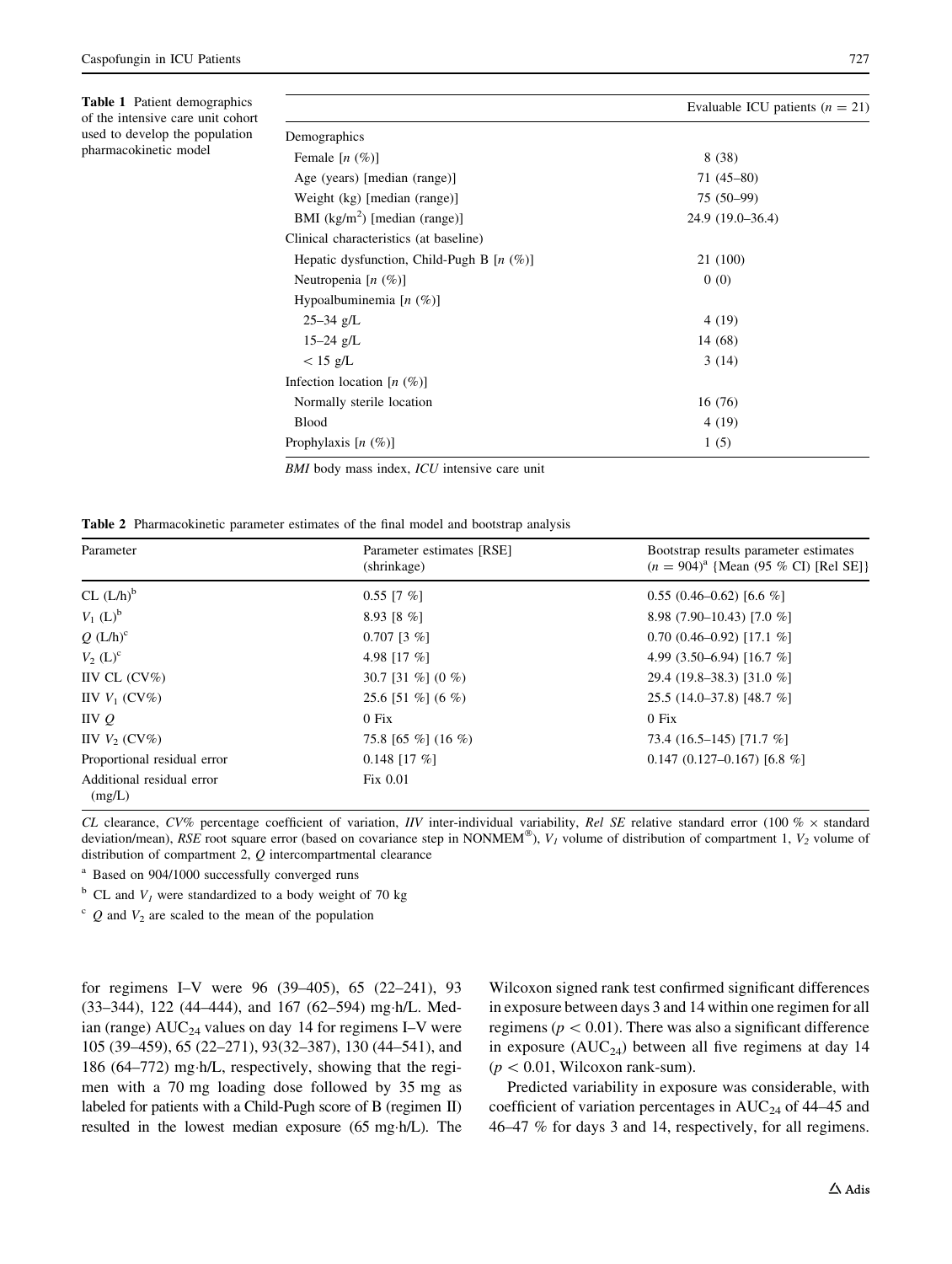<span id="page-5-0"></span>Fig. 1 Visual predictive check for the final pharmacokinetic model of caspofungin, based on  $n = 1000$  simulations. Prediction-corrected simulated (shaded areas) and observed (circles and lines) caspofungin concentrations versus time after dose (h). The thick red line connects the observed median values per bin. The solid blue lines connect the 5th and 95th percentiles of the observations. The blue areas are the 95 % confidence interval of the 5th and 95th percentiles. The red area indicates the confidence interval of the median

Fig. 2 Goodness-of-fit plots for the final pharmacokinetic model of caspofungin. The solid black lines indicate the unit line or the line of identity. The thick lines (red or blue) are smooth lines showing the trend in the observations. CWRES conditional weighted residuals



Population predicted concentration

Time after dose

Typical simulated plasma concentration–time profiles with 95 % confidence intervals during 2 weeks of treatment following the different dosing regimens are shown in Fig. [4.](#page-7-0) As expected, a higher loading dose resulted in higher exposure early in therapy (regimens III and IV vs. regimen I). Steady state was usually reached at day 7 (168 h).

## 3.4 Pharmacokinetic Target Attainment

Simulated attainment of pharmacokinetic targets for the various dose regimens is shown in Fig. [5,](#page-7-0) and Table [3](#page-8-0) shows the probabilities of target attainment stratified by BW.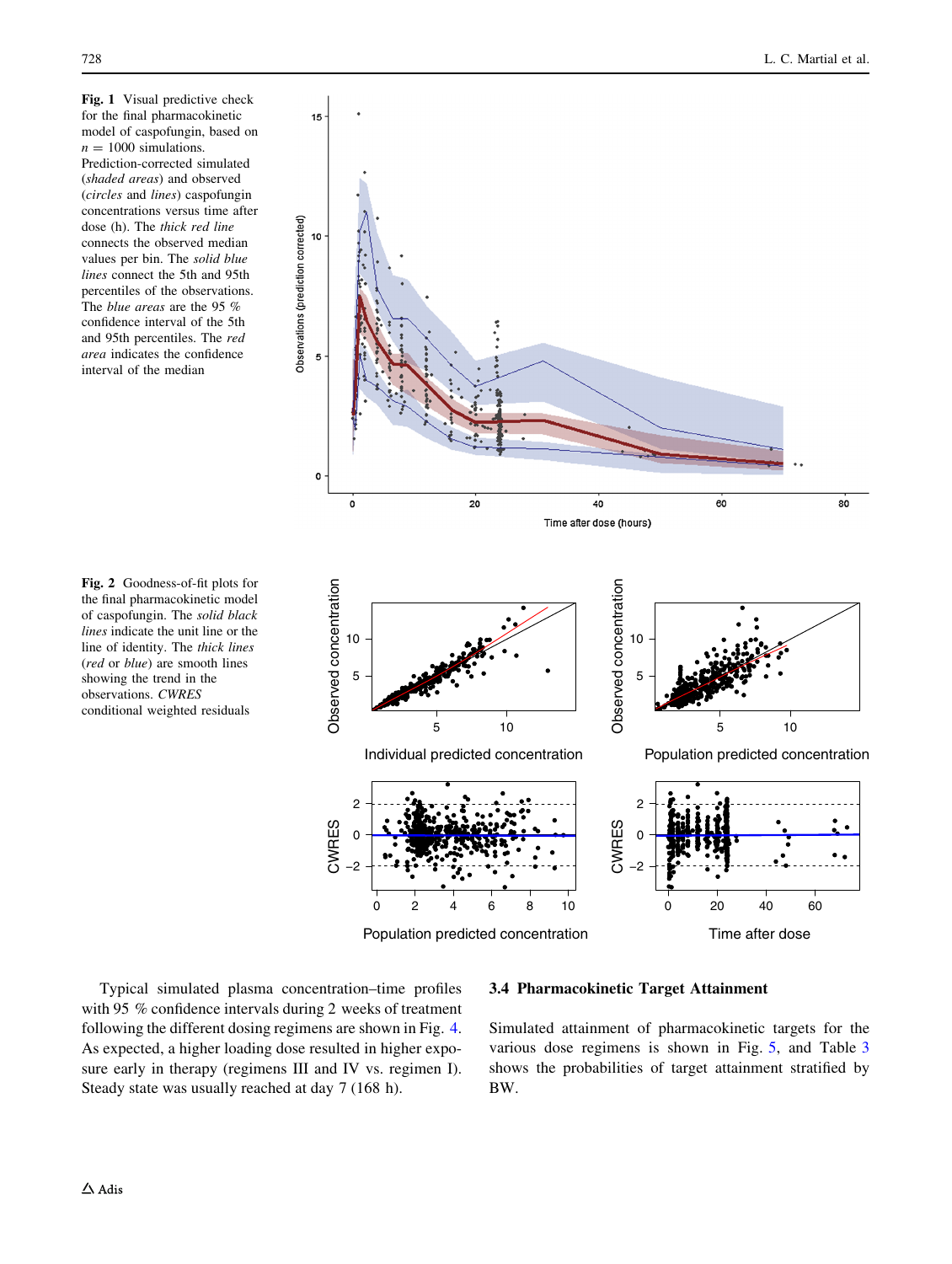<span id="page-6-0"></span>



Fig. 3 a  $AUC_{24}$  on day 3 for the whole cohort, irrespective of body weight.  $\mathbf{b}$  AUC<sub>24</sub> on day 14 for the whole cohort, irrespective of body weight. The *horizontal line* represents the  $AUC_{24}$  for healthy volunteers. Regimens: (I) loading dose of 70 mg followed by 50 mg maintenance in patients with body weight  $\leq 80$  kg or by 70 mg maintenance in patients with body weight  $>80$  kg; (II) 70 mg

loading dose followed by 35 mg; (III) 100 mg loading dose followed by 50 mg maintenance; (IV) 100 mg loading dose followed by 70 mg maintenance; and (V) 100 mg loading dose followed by 100 mg maintenance. AUC area under the concentration–time curve,  $AUC_{24}$ AUC from time zero to 24 h

Both licensed regimen I (based on BW) and II (reduced based on Child-Pugh B) resulted in a pharmacokinetic target attainment of  $>99\%$  using a MIC of 0.03 µg/mL (mode).

Not surprisingly, the probability of target attainment increased with increasing doses. For example, a substantial difference in target attainment was observed between the licensed regimen II (reduced dosing based on Child-Pugh score B) and the alternative regimen V (100 mg loading  $+100$  mg/day maintenance): 14 versus 97 %, respectively, for an MIC of  $0.125 \mu g/mL$ . From a MIC of  $0.125 \mu g/mL$ , the differences in pharmacokinetic target attainment between the dosing regimens become more important. Thus, for infections with species with higher MICs, though occurring less frequently, dose will probably have an important effect on outcome.

Higher BW consistently resulted in decreased target attainment (Table [3\)](#page-8-0), and this effect was statistically significant ( $p < 0.01$ ). This decreased target attainment was the direct result of a relatively decreased  $AUC_{24}$  for higher BW patients. Certainly for the higher BW ranges combined with a Child-Pugh B score, better target attainment was observed with higher maintenance doses (regimen II vs. III) (Table [3](#page-8-0)).

Better target attainment was observed with higher loading and maintenance doses than suggested by the label, as depicted in Table [3](#page-8-0). For example, 35 mg/day maintenance (regimen II) resulted in 59–81 % target attainment and 70–100 mg/day (regimens IV and V) resulted in  $>99.5$  % target attainment, with an MIC of 0.06 µg/mL.

## 4 Discussion

This is the first study reporting a population pharmacokinetic model of caspofungin in ICU patients. The developed model was successfully used to assess the probability of pharmacokinetic target attainment for various caspofungin dose regimens. The simulations revealed insufficient target attainment with the currently licensed regimens. In noncirrhotic ICU patients classified with Child-Pugh B, reducing the dose of caspofungin is not recommended.

Caspofungin population pharmacokinetics were comparable with those reported in earlier studies [[18,](#page-9-0) [27](#page-10-0)]. In contrast to other reported studies, our data did not support a third structural peripheral pharmacokinetic compartment, possibly due to the sparseness of the data in the late elimination phase. The typical CL for caspofungin was 0.55 L/h and was slightly higher than reported in earlier studies amongst other patient groups (0.40 and 0.46 L/h) [\[18](#page-9-0), [27\]](#page-10-0).  $V_d$  values were also slightly higher than in earlier studies [[18,](#page-9-0) [27\]](#page-10-0). Moderate IIV was observed for both CL (30.7 %) and  $V_1$  (25.6 %) and also confirmed earlier literature [\[18](#page-9-0), [27](#page-10-0)]. No additional covariates, including Child-Pugh score, could be identified that significantly affected the CL or  $V_1$  of caspofungin in the current study. On the basis of previous results and on the well-established general physiological mechanisms supporting the standard allometric scaling of compound metabolism and disposition [\[28–30](#page-10-0)], BW was added a priori allometrically on CL (exponent of 0.75) and  $V_1$  (exponent of 1). This approach is widely accepted if the drug of choice distributes widely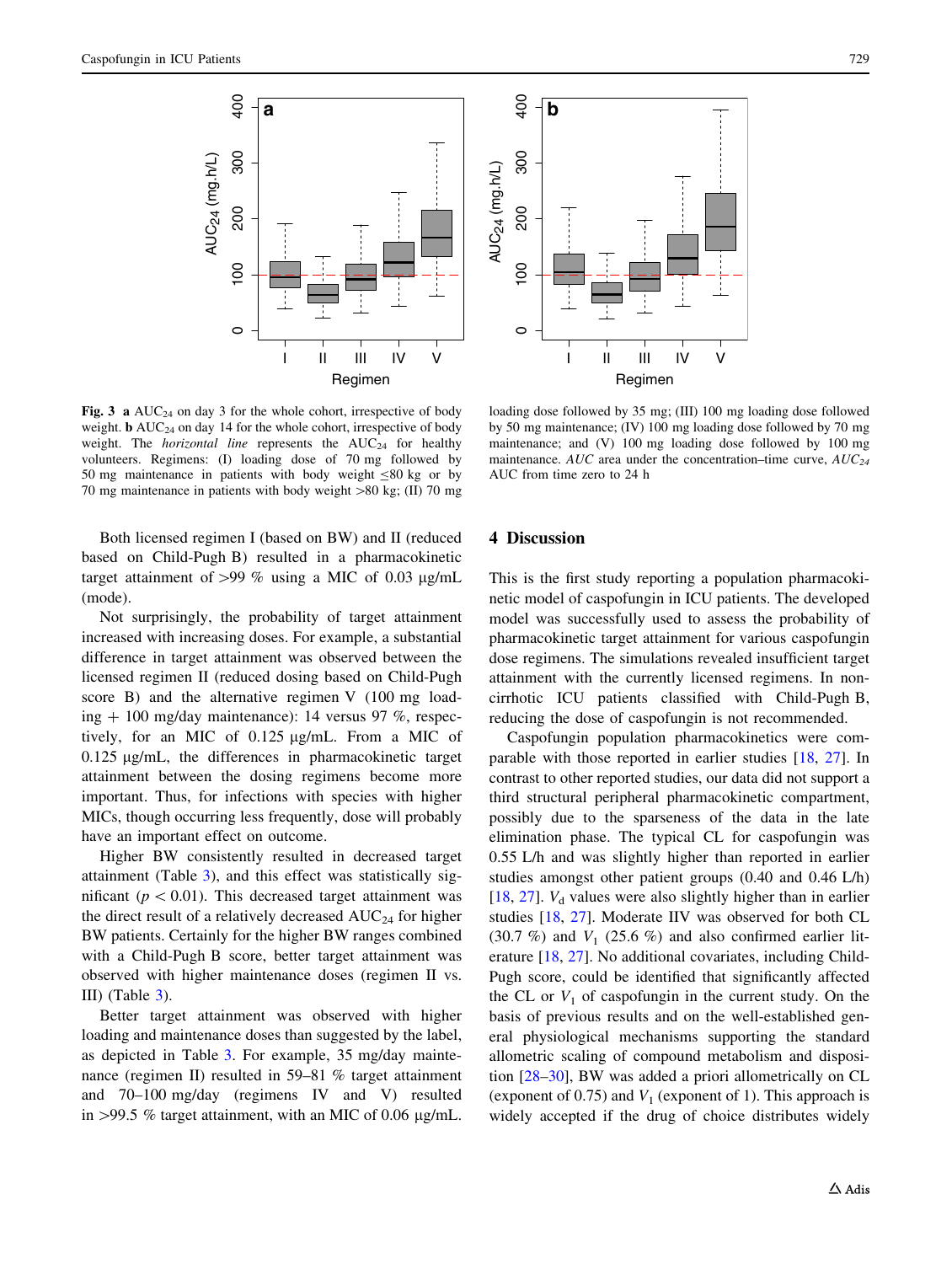<span id="page-7-0"></span>

Fig. 4 Caspofungin concentration–time curve for a regimen I: a loading dose of 70 mg followed by 50 mg maintenance in patients with body weight  $\leq 80$  kg or by 70 mg maintenance in patients with body weight  $>80$  kg; b regimen II: 70 mg loading dose followed by 35 mg as labeled for patients with moderate or severe hepatic dysfunction [[2,](#page-9-0) [5,](#page-9-0) [6\]](#page-9-0); c regimen III: a 100 mg loading dose followed

Fig. 5 Target attainment versus MIC for all five simulated regimens based on a preclinical target AUC/MIC ratio of  $>865$ . Asterisk Indicates that the regimen is based on body weight: the maintenance dose was 50 mg for patients with body weight  $\leq 80$  kg and 70 mg for body weight  $>80$  kg. AUC area under the concentrationtime curve, MIC minimal inhibitory concentration

by 50 mg maintenance; d regimen IV: a 100 mg loading dose followed by 70 mg maintenance; and e regimen V: a 100 mg loading dose followed by 100 mg maintenance. The thick black lines are medians and the dotted lines are the 5 and 95 % percentiles. Conc concentration



into tissues, strengthening the assumption of BW relating to  $V_1$  [\[31](#page-10-0)]. Metabolism of caspofungin involves spontaneous degradation, hydrolysis and N-acetylation, processes expected to be related to BW also [[5,](#page-9-0) [31\]](#page-10-0).

Conflicting results on covariates and caspofungin pharmacokinetics exist in the literature. One study could not find any covariates significantly affecting the pharmacokinetic parameters [[27\]](#page-10-0), whereas another study found a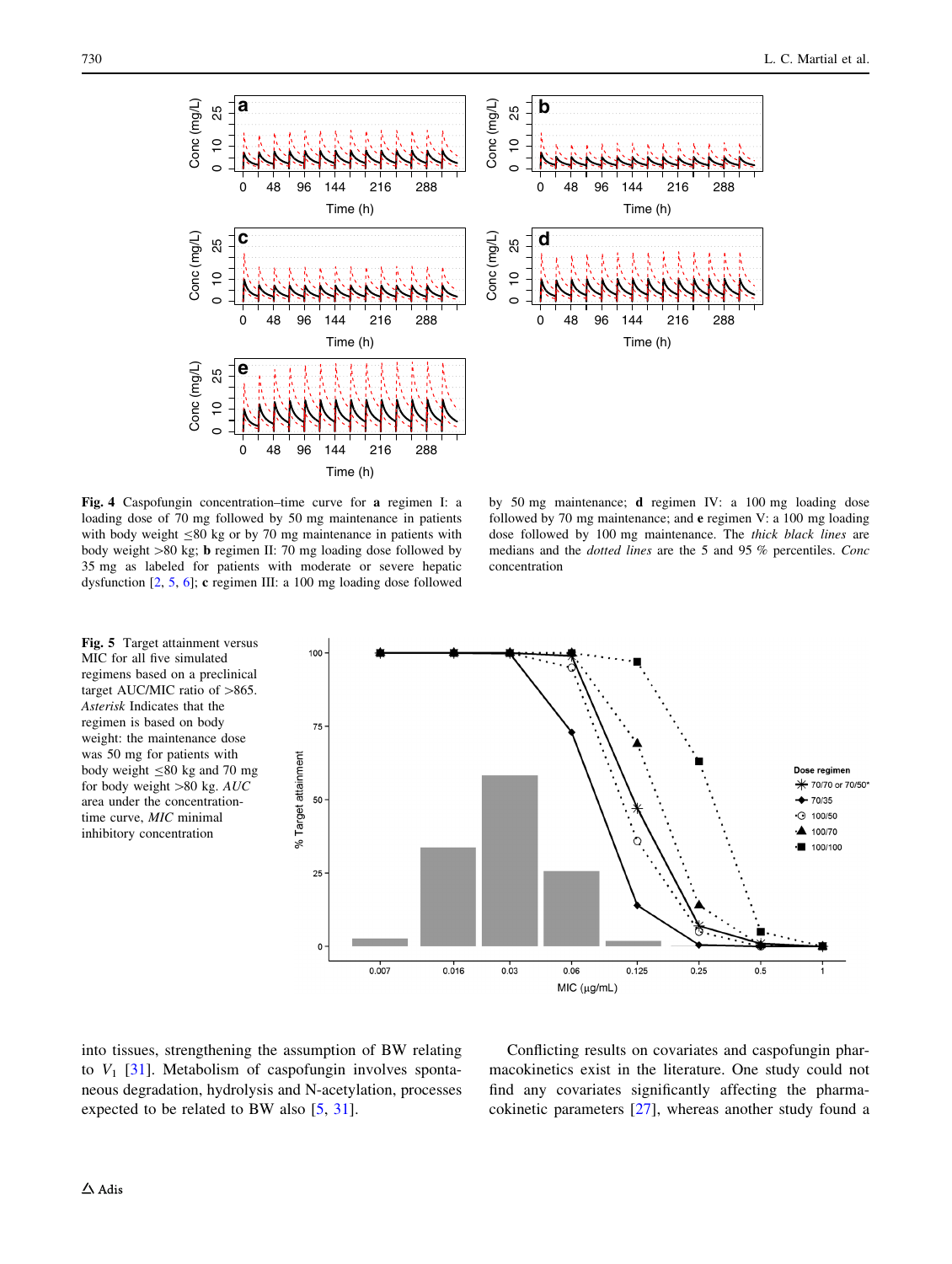<span id="page-8-0"></span>

|  | Table 3 Preclinical target attainment |
|--|---------------------------------------|
|--|---------------------------------------|

| Preclinical target attainment $(\%)$ |       |      |      |       |      |          |                |  |  |
|--------------------------------------|-------|------|------|-------|------|----------|----------------|--|--|
| MIC (µg/mL)                          | 0.016 | 0.03 | 0.06 | 0.125 | 0.25 | 0.5      | 1.0            |  |  |
| Regimen I                            |       |      |      |       |      |          |                |  |  |
| $BW \leq 80 kg$                      | 100   | 100  | 98   | 43    | 6    | 1        | $\theta$       |  |  |
| BW > 80 kg                           | 100   | 100  | 99.5 | 55    | 8    | 1        | $\theta$       |  |  |
| Regimen II                           |       |      |      |       |      |          |                |  |  |
| $BW \leq 80 kg$                      | 100   | 100  | 81   | 17    | 0.4  | $\Omega$ |                |  |  |
| BW > 80 kg                           | 100   | 99.5 | 59   | 9     | 0.4  | $\Omega$ |                |  |  |
| Regimen III                          |       |      |      |       |      |          |                |  |  |
| $BW \leq 80 kg$                      | 100   | 100  | 98   | 43    | 6    | $\Omega$ |                |  |  |
| BW > 80 kg                           | 100   | 100  | 90   | 22    | 3    | $\Omega$ |                |  |  |
| Regimen IV                           |       |      |      |       |      |          |                |  |  |
| $BW \leq 80 kg$                      | 100   | 100  | 100  | 78    | 17   | 0.3      | $\theta$       |  |  |
| BW > 80 kg                           | 100   | 100  | 99.5 | 55    | 9    | 0.4      | $\overline{0}$ |  |  |
| Regimen V                            |       |      |      |       |      |          |                |  |  |
| $BW \leq 80 kg$                      | 100   | 100  | 100  | 97    | 43   | 6        | $\theta$       |  |  |
| BW > 80 kg                           | 100   | 100  | 100  | 88    | 22   | 3        | $\theta$       |  |  |
|                                      |       |      |      |       |      |          |                |  |  |

Licensed regimens: (I) loading dose of 70 mg followed by 50 mg maintenance in patients with BW  $\leq$ 80 kg or by 70 mg maintenance in patients with  $BW > 80$  kg; (II) 70 mg loading dose followed by 35 mg. Experimental regimens (all irrespective of body weight): (III) 100 mg loading dose followed by 50 mg maintenance; (IV) 100 mg loading dose followed by 70 mg maintenance; and (V) 100 mg loading dose followed by 100 mg maintenance

BW body weight, MIC minimal inhibitory concentration

linear relationship between BW and CL and  $V_1$  [[18\]](#page-9-0). In a study on the pharmacokinetics of caspofungin in obese subjects, it was found that BW was allometrically related to CL (power 0.75) for subjects weighing  $>66.3$  kg (n = 14). In addition, increased BW was associated with both lower maximum (peak) concentrations  $(C_{\text{max}})$  and lower AUC from time zero to 72 h ( $AUC_{72}$ ) values [[16\]](#page-9-0).

Despite our attempt to approach this by non-linear mixed– effect modelling, no covariate could be identified on top of a priori allometric scaling of CL and  $V_1$  by BW. In our cohort, all ICU patients were classified as Child-Pugh B (mainly driven by their albumin status), making it impossible to distinguish between classes. To accurately identify the effect of cirrhosis (using Child-Pugh classification) on caspofungin exposure, a more heterogeneous cohort in terms of liver function should be studied. In addition, pharmacokinetics in ICU patients are infamously variable due to a mixture of factors (e.g., systemic inflammatory response, capillary leak, protein binding capacity) [[32\]](#page-10-0). As such, covariates might be obscured due the overall high variability in ICU patients and our limited sample size.

Simulation of different dosing regimens showed that reducing the maintenance dose to 35 mg, which is recommended for patients with moderate to severe hepatic dysfunction (classified as Child-Pugh B or C), resulted in

the lowest average exposure. The median  $AUC_{24}$  was 65 mg-h/L for this regimen, which is far below the 100 mg-h/L typically observed for caspofungin [[8,](#page-9-0) [33](#page-10-0)]. As the Child-Pugh score is highly driven by albumin, ICU patients with hypoalbuminemia are often unfairly classified with Child-Pugh score B. In our cohort, all patients had an albumin of  $\langle 28 \text{ g/L} \rangle$ , scoring them automatically with 7 points (Child-Pugh B). Decreasing the dose in ICU patients with a Child-Pugh B score without liver cirrhosis will lead to unnecessary low exposure, risking loss of efficacy of caspofungin. As caspofungin is highly protein bound (92–97 %), hypoalbuminemia might lead to changes in caspofungin free fraction [\[31](#page-10-0)]. It is currently unknown whether hypoalbuminemia can influence the pharmacokinetics of caspofungin.

Due to a lack of a clinically validated pharmacokinetic– pharmacodynamic target for caspofungin, a preclinical pharmacokinetic–pharmacodynamic target was used. It is not the target attainment itself but rather the magnitude change with various dosing regimens in relation to pathogen susceptibility that is important. Despite the use of a preclinical target, our results are in line with reported response rates of caspofungin in the literature, which show that clinical and mycological cure at the end of therapy is usually  $72-73$  %  $[2, 34]$  $[2, 34]$  $[2, 34]$  $[2, 34]$  $[2, 34]$ . Low exposure to caspofungin might result in clinical failure; high exposure, on the other hand, does not appear to lead to safety precautions: caspofungin has an overall favorable safety profile, and therapy with 150 mg daily is well-tolerated in patients with invasive candidiasis [\[35–37](#page-10-0)]. To achieve an optimal probability of target attainment, we recommend the use of a caspofungin 70–100 mg maintenance dose in the setting of an infection with pathogens with an attenuated MIC  $(0.125 \mu g/mL)$ . Irrespective of the susceptibility profile in the invading pathogen, patients may benefit from a higher loading dose of 100 mg on day 1 to achieve early adequate exposure (see Fig. [4](#page-7-0)).

Some challenges remain for future work. First of all, data pooling is clearly needed to achieve sufficient power to detect relevant covariates specifically in the light of the heterogeneous ICU population. Clearly, a more stratified approach taking into account pathogen susceptibility needs to be validated in terms of general mycological and clinical cure. A study designed to identify the clinical breakpoint for caspofungin in invasive candidiasis is warranted. In the meantime, caspofungin dose reductions based on Child-Pugh B scores do not appear to be valid for non-cirrhotic ICU patients. Ultimately, therapeutic drug monitoring, i.e., individualized drug dosing based on the measurement and interpretation of drug concentrations recognizing the pathogen susceptibility, could be an important tool to derive an optimal exposure in the individual patient.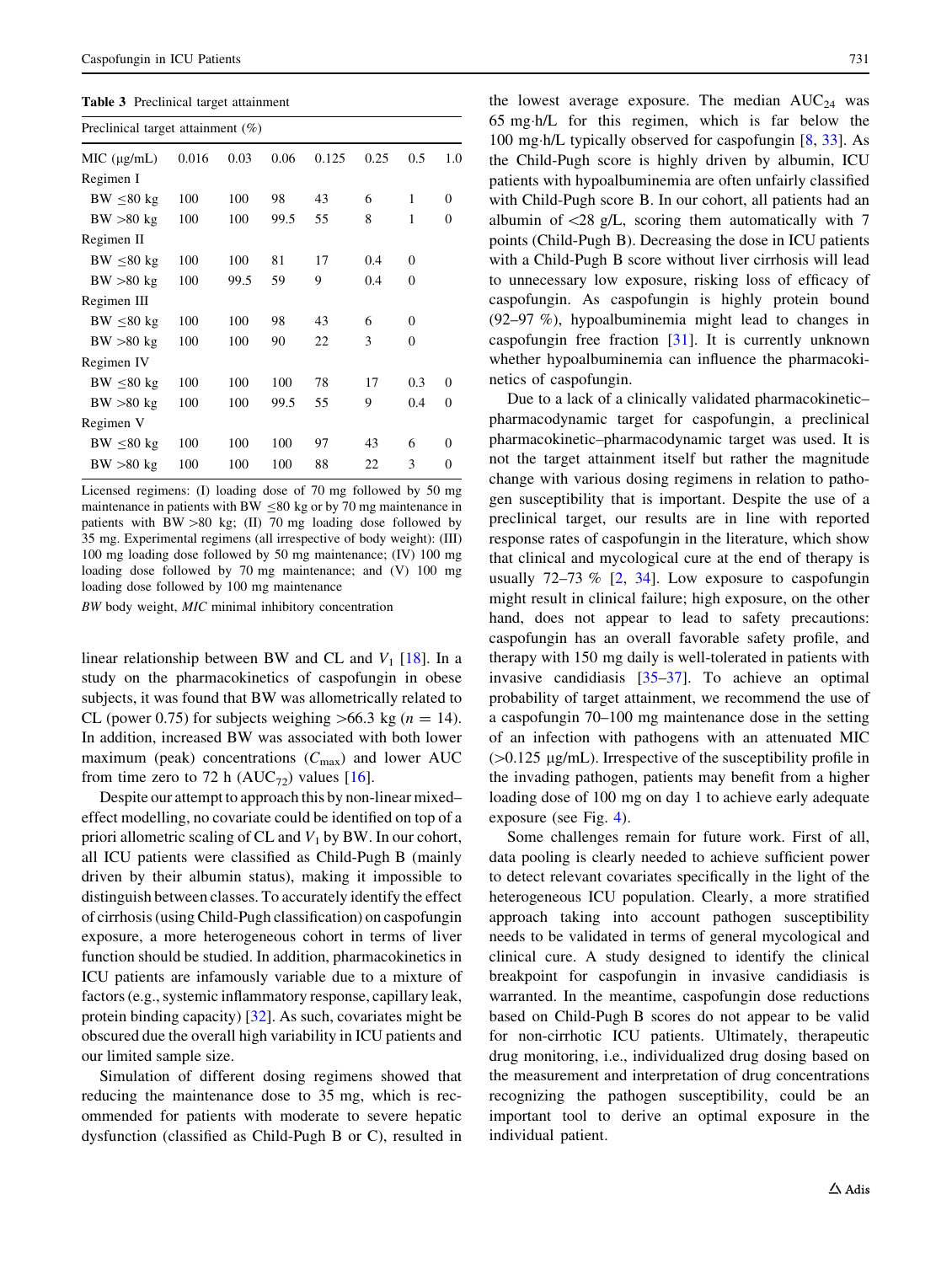#### <span id="page-9-0"></span>Compliance with Ethical Standards

This study has been approved by the appropriate ethics committee and has therefore been performed in accordance with the ethical standards laid down in the 1964 Declaration of Helsinki and its later amendments. All participants gave their informed consent prior to their inclusion in the study.

Funding declaration The current study was funded by the Radboud University Medical Center.

Individual funding declarations LC. Martial has no conflict of interest. R.J.M. Brüggemann received grands from Merck, Pfizer, and Gilead; all payments have been made to the Radboud university medical center. J.A. Schouten has no conflict of interest. H.J. van Leeuwen has no conflict of interest. A.R. van Zanten has received payment for lectures and chairing scientific meetings from MSD. D.W. de Lange has no conflict of interest. E.W. Muilwijk has no conflict of interest. P.E. Verweij has received grands from Gilead Sciences, Pfizer, Astellas, Basilea, MSD, and F2G, has received consulting fees from Gilead Sciences and MDS, and has received payment fees from Gilead Sciences, MSD, and Biorad. D.M. Burger has no conflicts of interest. R.E. Aarnoutse has no conflict of interest. P. Pickkers has no conflict of interest. T.P.C Dorlo has no conflict of interest.

Open Access This article is distributed under the terms of the Creative Commons Attribution-NonCommercial 4.0 International License (http://creativecommons.org/licenses/by-nc/4.0/), which permits any noncommercial use, distribution, and reproduction in any medium, provided you give appropriate credit to the original author(s) and the source, provide a link to the Creative Commons license, and indicate if changes were made.

## References

- 1. Vincent JL, Rello J, Marshall J, Silva E, Anzueto A, Martin CD, et al. International study of the prevalence and outcomes of infection in intensive care units. JAMA. 2009;302(21):2323–9.
- 2. Pappas PG, Kauffman CA, Andes D, Benjamin DK Jr, Calandra TF, Edwards JE Jr, et al. Clinical practice guidelines for the management of candidiasis: 2009 update by the Infectious Diseases Society of America. Clin Infect Dis. 2009;48(5):503–35.
- 3. Andes DR, Safdar N, Baddley JW, Playford G, Reboli AC, Rex JH, et al. Impact of treatment strategy on outcomes in patients with candidemia and other forms of invasive candidiasis: a patient-level quantitative review of randomized trials. Clin Infect Dis. 2012;54(8):1110–22.
- 4. Pound MW, Townsend ML, Drew RH. Echinocandin pharmacodynamics: review and clinical implications. J Antimicrob Chemother. 2010;65(6):1108–18.
- 5. European Medicines Agency. Summary of product characteristics: Cancidas 2011 [last updated 26 Oct 2014]. [http://www.ema.](http://www.ema.europa.eu/docs/en_GB/document_library/EPAR_-_Product_Information/human/000379/WC500021033.pdf) [europa.eu/docs/en\\_GB/document\\_library/EPAR\\_-\\_Product\\_Infor](http://www.ema.europa.eu/docs/en_GB/document_library/EPAR_-_Product_Information/human/000379/WC500021033.pdf) [mation/human/000379/WC500021033.pdf.](http://www.ema.europa.eu/docs/en_GB/document_library/EPAR_-_Product_Information/human/000379/WC500021033.pdf) Accessed 27 Mar 2015.
- 6. US Food and Drug Administration. Cancidas label information 2014 [last updated 26 Oct 2014]. [http://www.accessdata.fda.gov/](http://www.accessdata.fda.gov/drugsatfda_docs/label/2014/021227s033lbl.pdf) [drugsatfda\\_docs/label/2014/021227s033lbl.pdf.](http://www.accessdata.fda.gov/drugsatfda_docs/label/2014/021227s033lbl.pdf) Accessed 27 Mar 2015.
- 7. Pugh RN, Murray-Lyon IM, Dawson JL, Pietroni MC, Williams R. Transection of the oesophagus for bleeding oesophageal varices. Br J Surg. 1973;60(8):646-9.
- 8. Muilwijk EW, Schouten JA, van Leeuwen HJ, van Zanten AR, de Lange DW, Colbers A, et al. Pharmacokinetics of caspofungin in ICU patients. J Antimicrob Chemother. 2014;69(12):3294–9.
- 9. Andes DR, Diekema DJ, Pfaller MA, Marchillo K, Bohrmueller J. In vivo pharmacodynamic target investigation for micafungin against Candida albicans and C. glabrata in a neutropenic murine candidiasis model. Antimicrob Agents Chemother. 2008;52(10):3497–503.
- 10. Louie A, Deziel M, Liu W, Drusano MF, Gumbo T, Drusano GL. Pharmacodynamics of caspofungin in a murine model of systemic candidiasis: importance of persistence of caspofungin in tissues to understanding drug activity. Antimicrob Agents Chemother. 2005;49(12):5058–68.
- 11. Andes D, Diekema DJ, Pfaller MA, Bohrmuller J, Marchillo K, Lepak A. In vivo comparison of the pharmacodynamic targets for echinocandin drugs against Candida species. Antimicrob Agents Chemother. 2010;54(6):2497–506.
- 12. Wiederhold NP, Kontoyiannis DP, Chi J, Prince RA, Tam VH, Lewis RE. Pharmacodynamics of caspofungin in a murine model of invasive pulmonary aspergillosis: evidence of concentrationdependent activity. J Infect Dis. 2004;190(8):1464–71.
- 13. Janmahasatian S, Duffull SB, Ash S, Ward LC, Byrne NM, Green B. Quantification of lean bodyweight. Clin Pharmacokinet. 2005;44(10):1051–65.
- 14. Lindbom L, Pihlgren P, Jonsson EN. PsN-Toolkit–a collection of computer intensive statistical methods for non-linear mixed effect modeling using NONMEM. Comput Methods Programs Biomed. 2005;79(3):241–57.
- 15. Hall RG, Swancutt MA, Gumbo T. Fractal geometry and the pharmacometrics of micafungin in overweight, obese, and extremely obese people. Antimicrob Agents Chemother. 2011;55(11):5107–12.
- 16. Hall RG 2nd, Swancutt MA, Meek C, Leff R, Gumbo T. Weight drives caspofungin pharmacokinetic variability in overweight and obese people: fractal power signatures beyond two-thirds or threefourths. Antimicrob Agents Chemother. 2013;57(5):2259–64.
- 17. Hope WW, Seibel NL, Schwartz CL, Arrieta A, Flynn P, Shad A, et al. Population pharmacokinetics of micafungin in pediatric patients and implications for antifungal dosing. Antimicrob Agents Chemother. 2007;51(10):3714–9.
- 18. Wurthwein G, Cornely OA, Trame MN, Vehreschild JJ, Vehreschild MJ, Farowski F, et al. Population pharmacokinetics of escalating doses of caspofungin in a phase II study of patients with invasive aspergillosis. Antimicrob Agents Chemother. 2013;57(4):1664–71.
- 19. Beal SL, Sheiner LB, Boeckmann A. NONMEM user's guides (1989–2006). Ellicott City: Icon Development Solutions; 2006.
- 20. Jonsson EN, Karlsson MO. Xpose–an S-PLUS based population pharmacokinetic/pharmacodynamic model building aid for NON-MEM. Comput Methods Programs Biomed. 1999;58(1):51–64.
- 21. Keizer RJ, van Benten M, Beijnen JH, Schellens JH, Huitema AD. Pirana and PCluster: a modeling environment and cluster infrastructure for NONMEM. Comput Methods Programs Biomed. 2011;101(1):72–9.
- 22. R Development Core Team. R: a language and environment for statistical computing. Vienna: R Foundation for Statistical Computing; 2013.
- 23. Pickkers P, de Keizer N, Dusseljee J, Weerheijm D, van der Hoeven JG, Peek N. Body mass index is associated with hospital mortality in critically ill patients: an observational cohort study. Crit Care Med. 2013;41(8):1878–83.
- 24. Bruggemann RJ, Van Der Velden WJ, Knibbe CA, Colbers A, Hol S, Burger DM, et al. A rationale for reduced-frequency dosing of anidulafungin for antifungal prophylaxis in immunocompromised patients. J Antimicrob Chemother. 2015;70(4):1166–74.
- 25. Pfaller MA, Boyken L, Hollis RJ, Kroeger J, Messer SA, Tendolkar S, et al. Wild-type MIC distributions and epidemiological cutoff values for the echinocandins and Candida spp. J Clin Microbiol. 2010;48(1):52–6.